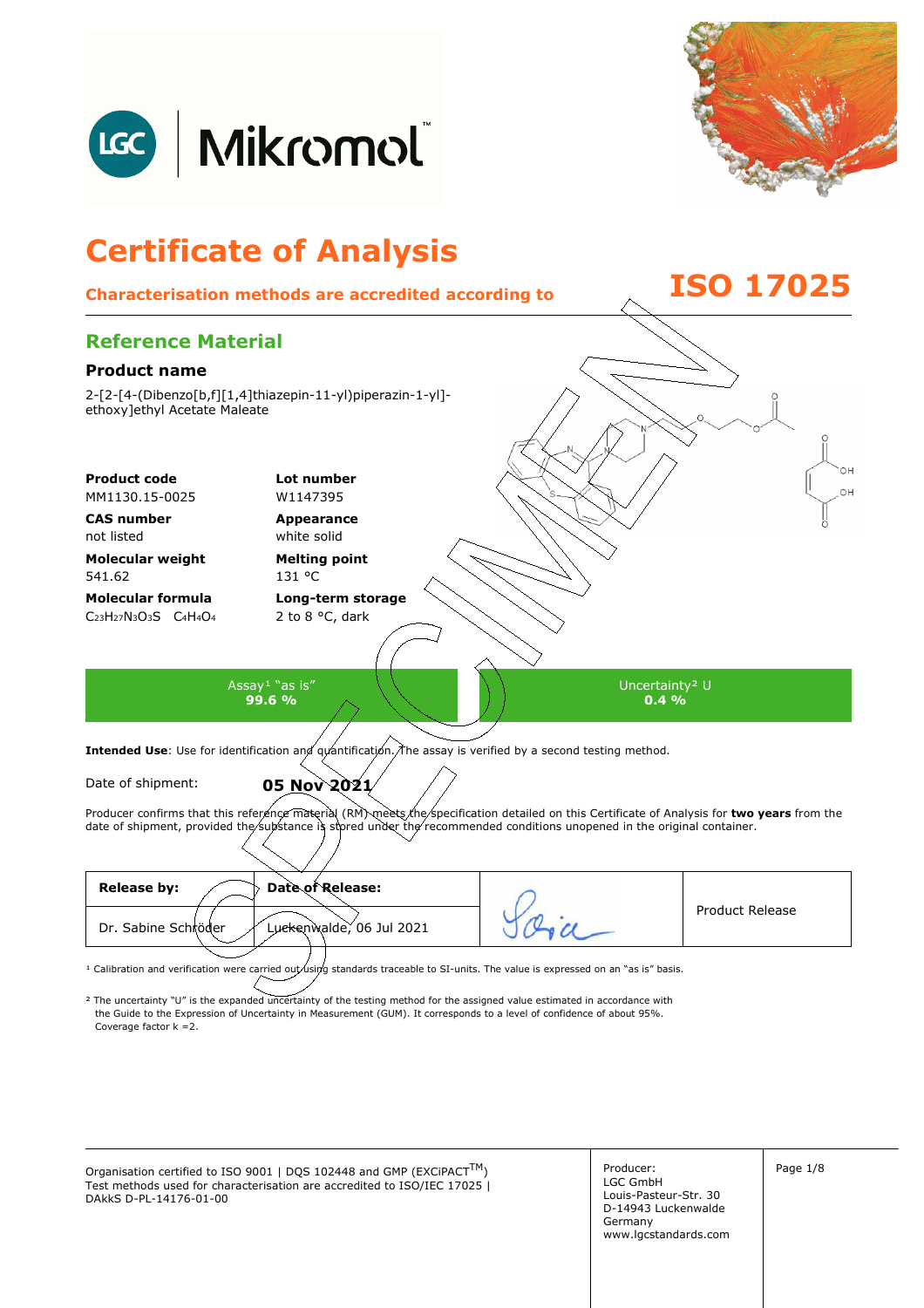

### **Product information**

This RM is intended for laboratory use only and is not suitable for human or animal consumption. This RM conforms to the characteristics of a primary standard as described in the ICH Guidelines. The values quoted in this Certificate of Analysis are the producer's best estimate of the true values within the stated uncertainties and based on the techniques described in this Certificate of Analysis. The characterisation of this material was undertaken in accordance with the requirements of ISO/IEC 17025. The identity is verified by data from international scientific literature.

## **Storage and handling**

Before usage of the RM, it should be allowed to warm to room temperature. No drying is required, as assigned values are already corrected for the content of water and other volatile materials.

Reference Material quality is controlled by regularly performed quality control tests (retests).

## **Further content**

Assigned value Purity Identity Revision table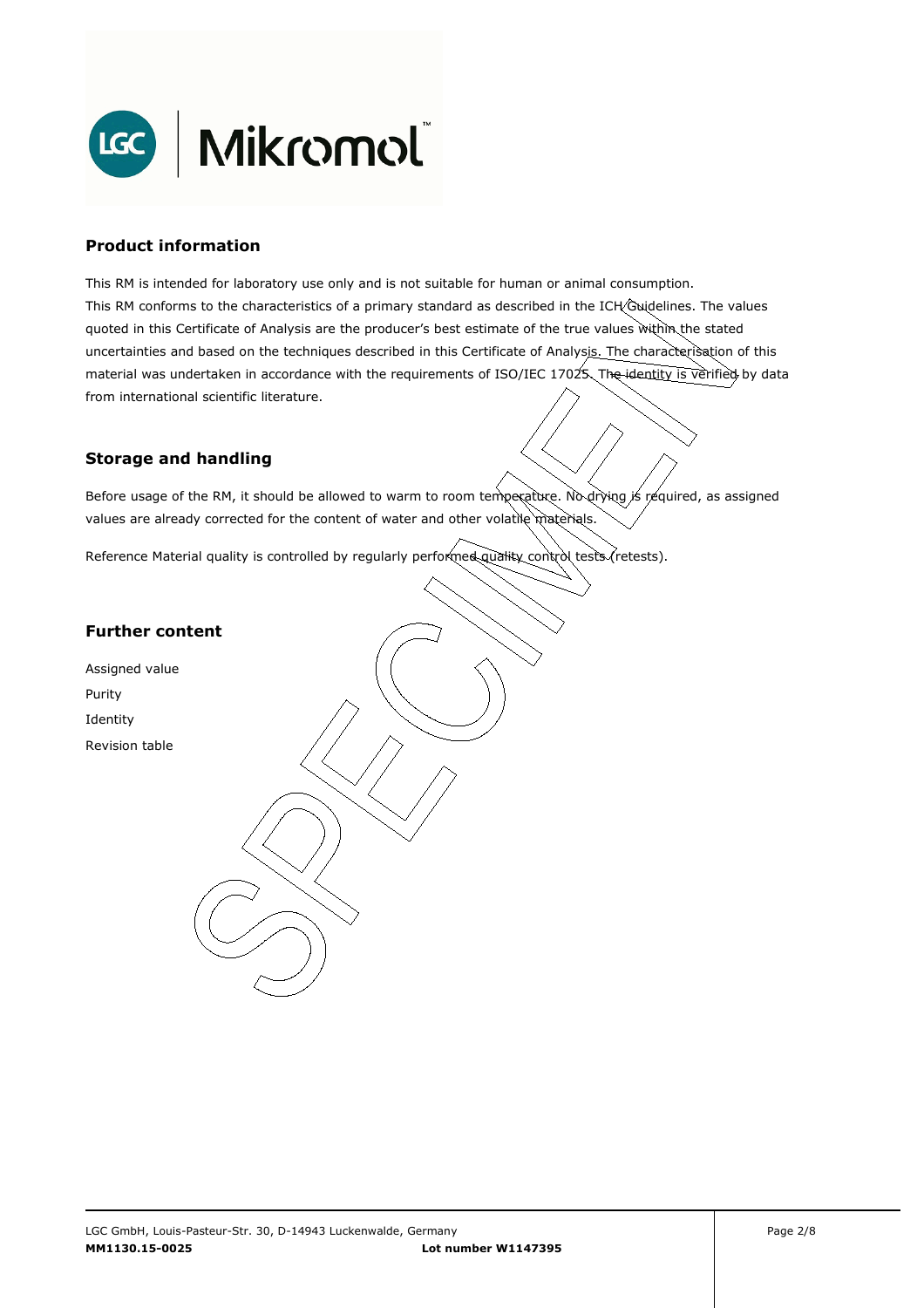

## **Assigned value**

#### **Assay "as is": 99.61 %; U = 0.35 %**

The assay "as is" is assessed by carbon titration of elemental analysis and is equivalent to the assay based on the The verified result lies inside our acceptance criteria, i.e. less than 1.0 % difference to assay assigning technique. not-anhydrous and not-dried substance. The assay is verified by 100% method/mass-balance)

For quantitative applications, use the assay as a calculation value on the  $\gamma$  as is basis". The uncertainty of the assay can be used for estimation/calculation of measurement uncertainty.

**Method 1: Value assigning technique - carbon titration of elemental analysis** 

percentage carbon found in relation to percentage carbon as calculated for molecular formula

9ે.61 %; પ = 0.35 %

 $99.52%$ 

**Results** (mass fraction, **n = 3**)

**Method** 

**Result Method 2: Value verifying technique - 100% method 100% method (mass balance) with chromatographic purity by HPLC** 

The calculation of the 100% method follows the formula:

Purity (%) Assay (%) = (100 % - volatile contents (%)  $\chi$  / 100 %

Volatile contents are considered as absolute contributions and purity is considered as relative contribution.

Inorganic residues are excluded by additional tests.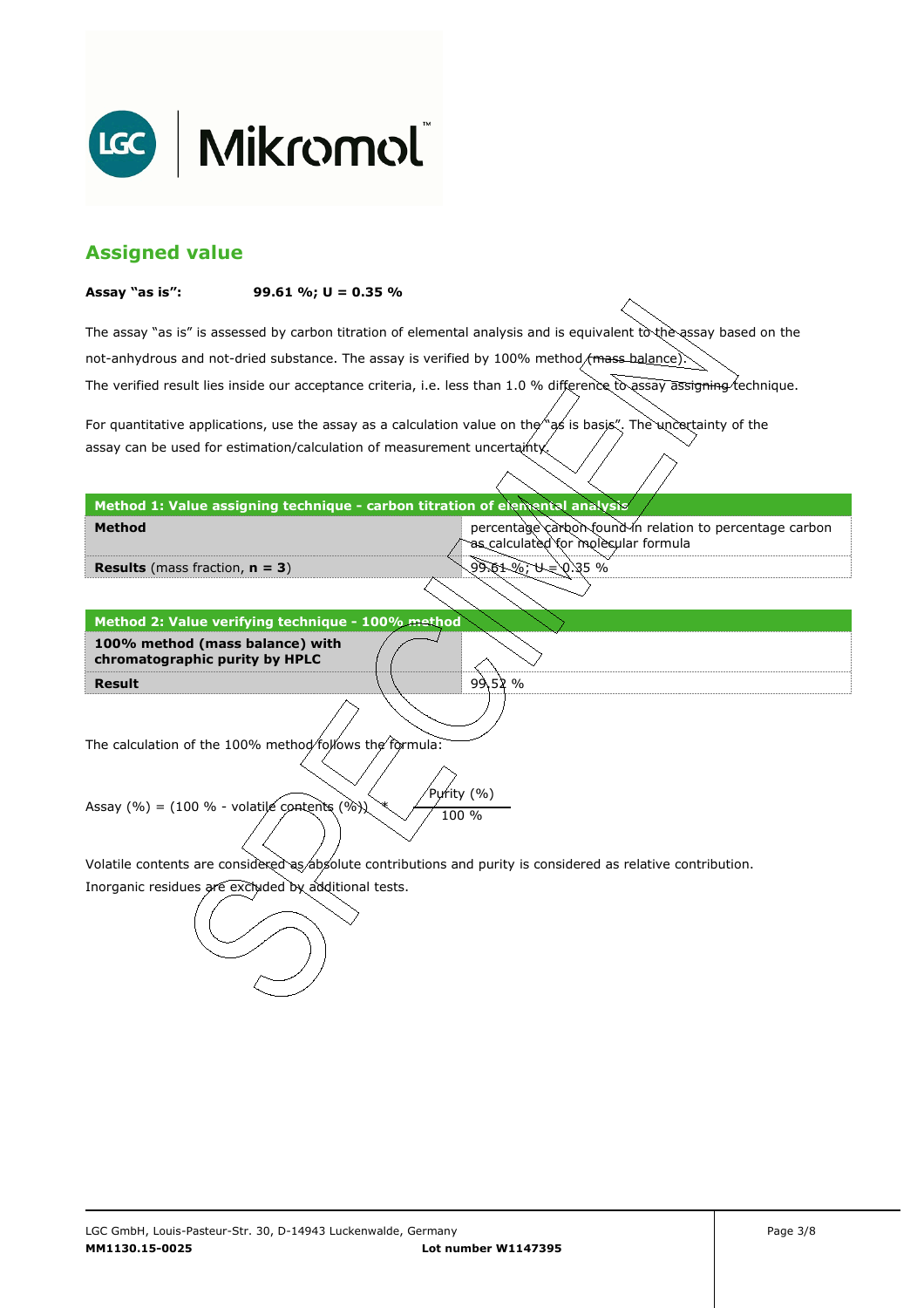

# **Purity**

**Purity by High Performance Liquid Chromatography (HPLC)** 

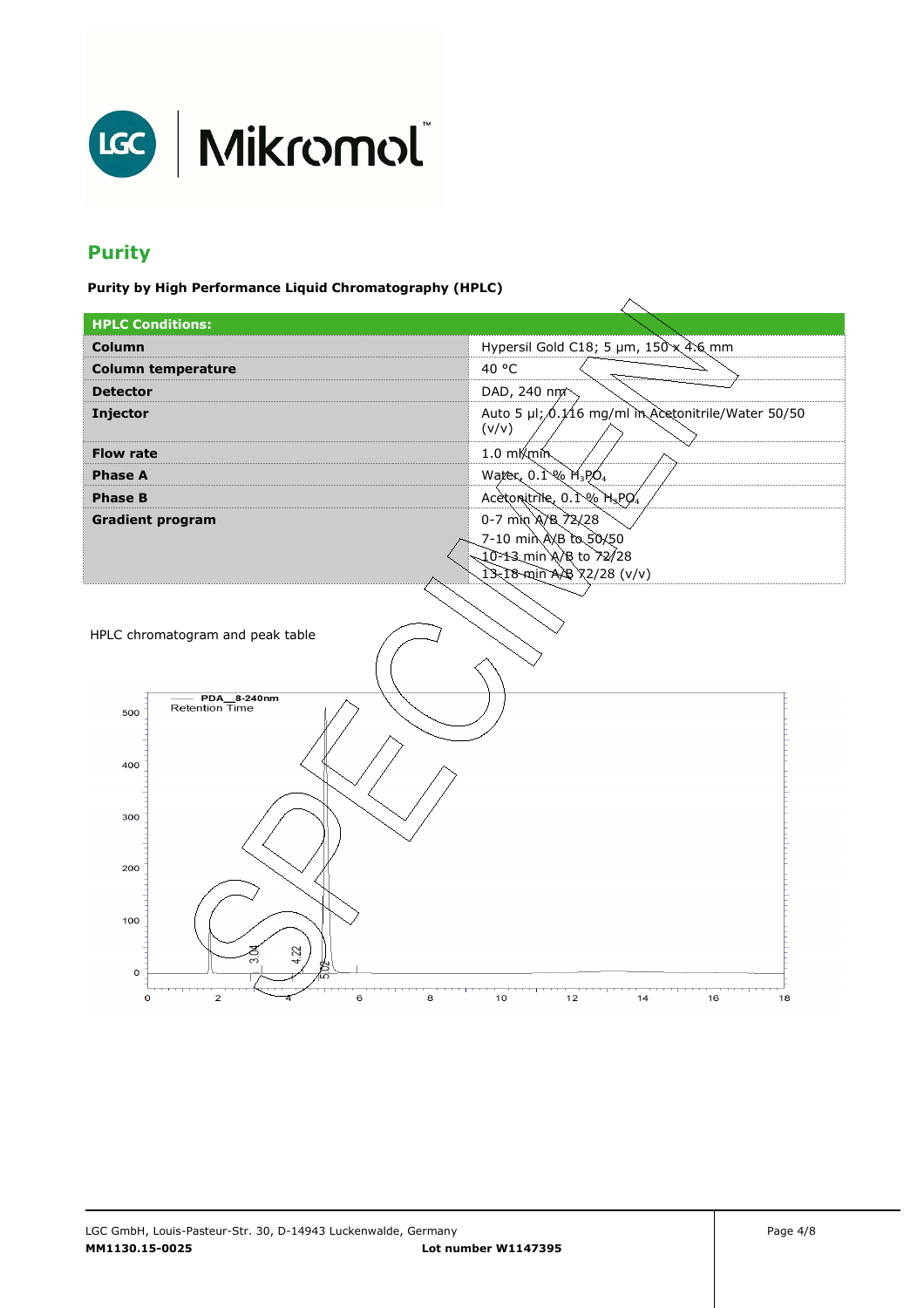

| Area percent report - sorted by signal |                       |         |        |
|----------------------------------------|-----------------------|---------|--------|
| PK#                                    | <b>Retention time</b> | Area    | Area % |
|                                        | 3.04                  | 10012   | 0.23   |
| $\overline{2}$                         | 4.22                  | 1605    | 0.04   |
| 3                                      | 5.02                  | 4285947 | 99.73  |
| <b>Totals</b>                          |                       | 4297564 | 100.00 |

The content of the analyte was determined as ratio of the peak area of the analyte and the cumulative areas of the purities, added up to 100 %. System peaks were ignored in calculation.

| Result $(n = 3)$                                            | $99.74$ %; $N = 0.19$ %         |
|-------------------------------------------------------------|---------------------------------|
| <b>Volatile content</b>                                     |                                 |
| <b>Water content</b>                                        |                                 |
| <b>Method</b>                                               | Karl Fischer titration          |
| <b>Result</b> $(n = 3)$                                     | $(0.06\%^*; \text{SD} / 0.01\%$ |
| *not accredited testing method                              |                                 |
| <b>Residual solvents</b>                                    |                                 |
| <b>Method</b>                                               | $1H$ -NMR                       |
| <b>Result</b> $(n = 1)$                                     | ∕Sum : 0.16 %*                  |
|                                                             | 0.16 % Diethyl ether            |
| *not accredited testing method<br><b>Inorganic residues</b> |                                 |
| Method:<br>Elementary analysis                              |                                 |

Inorganic residues can be excluded by elementary analysis (CHN).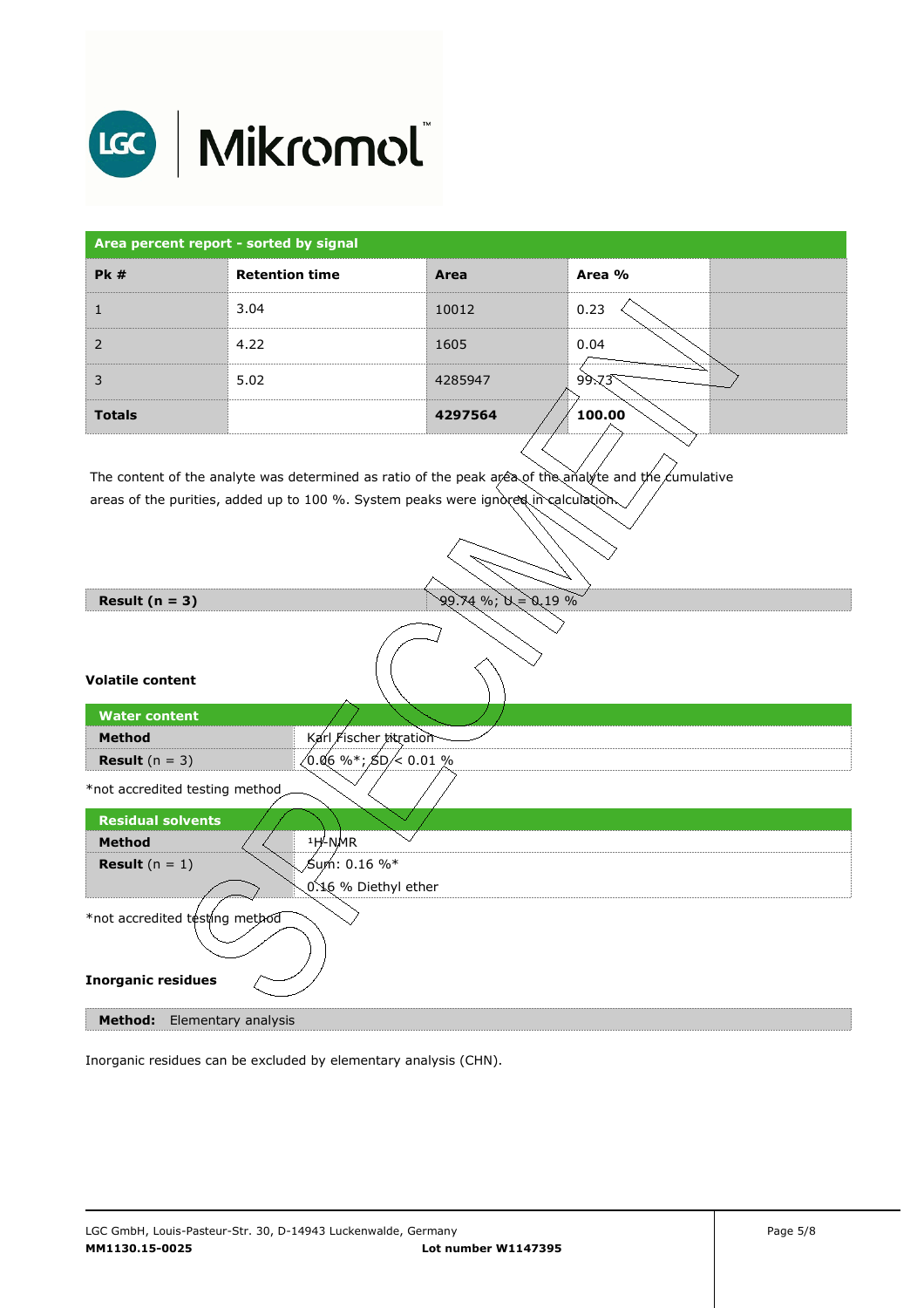

# **Identity**

The identity is assessed by ISO/IEC 17025 accredited testing methods.

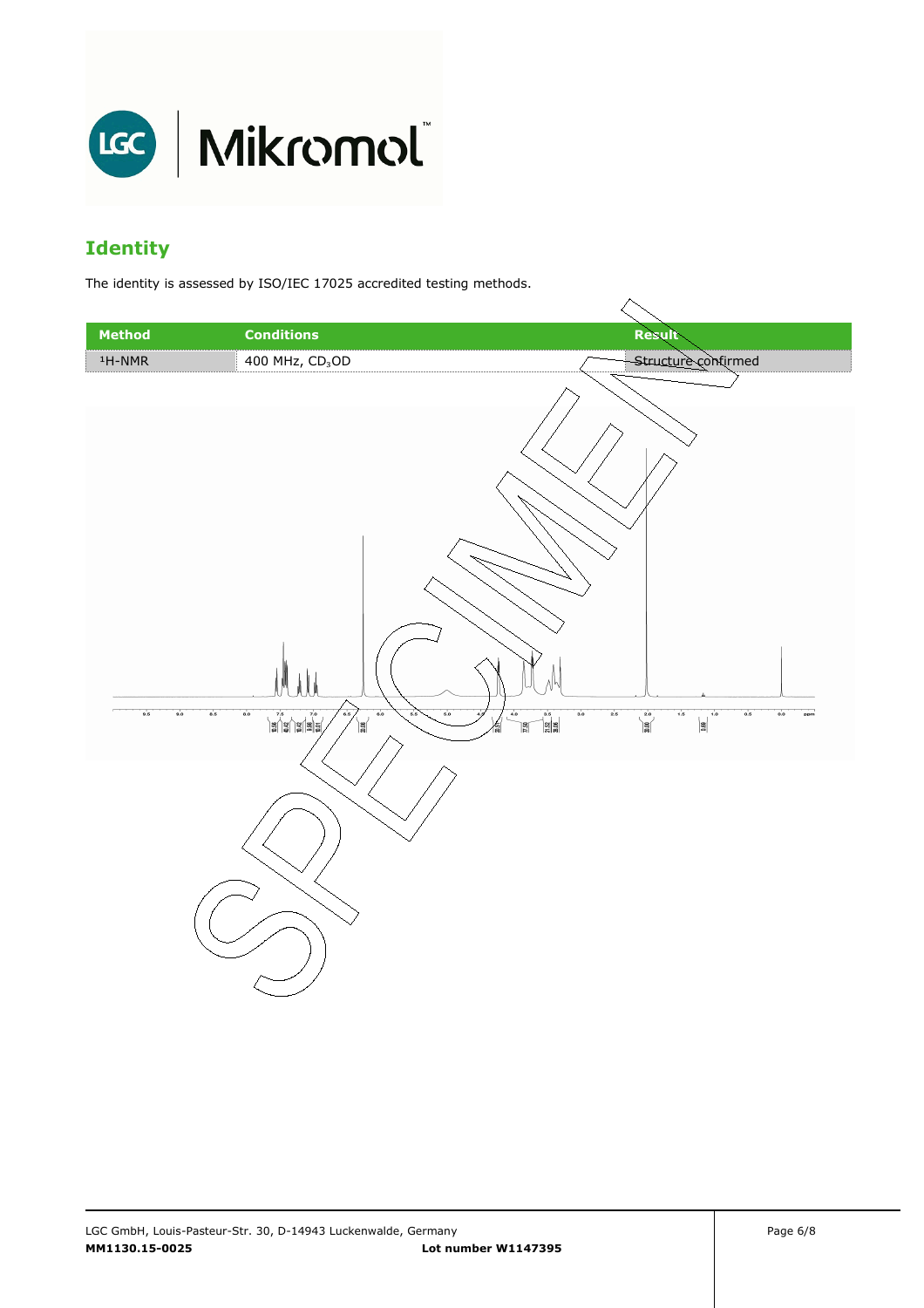